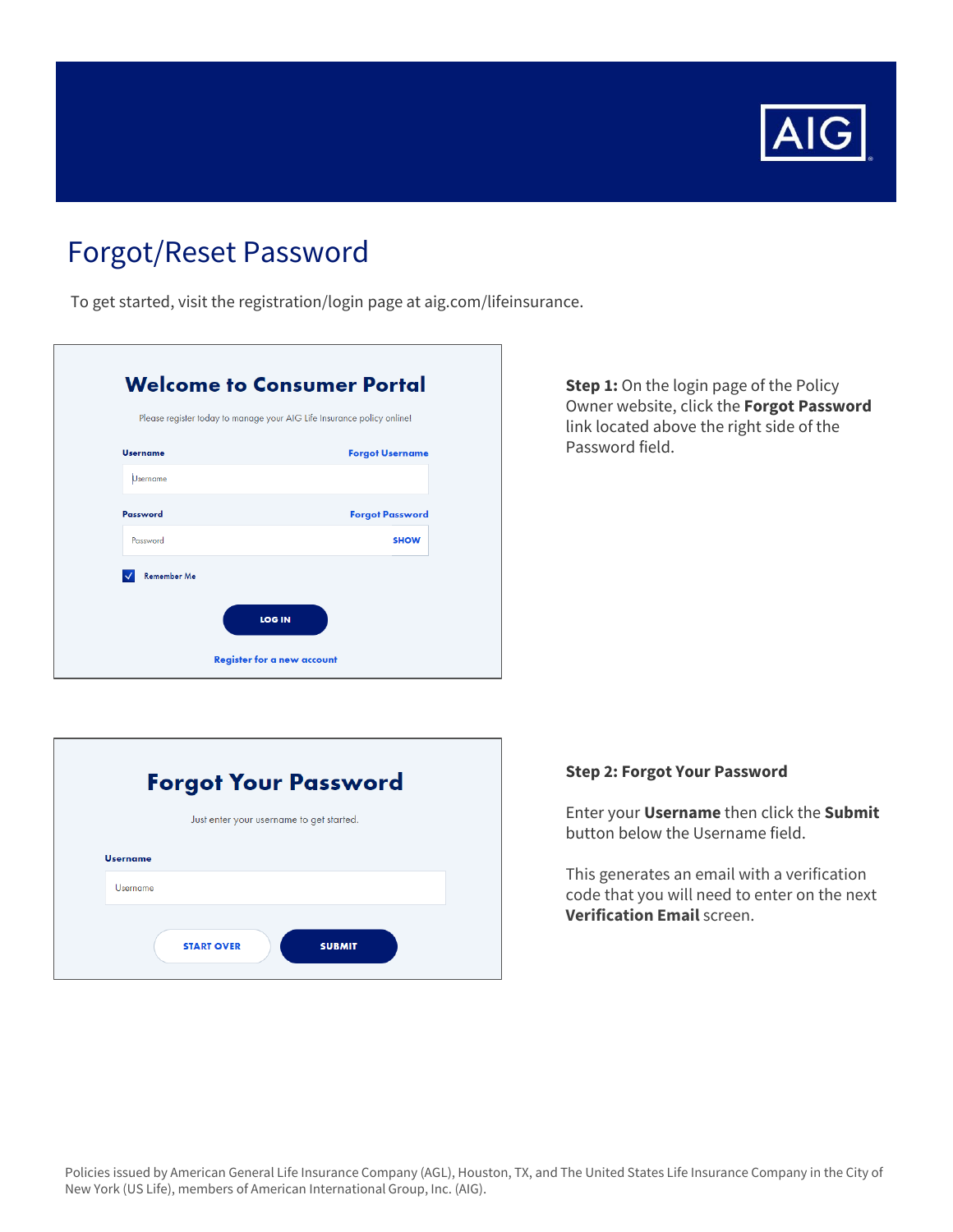



## **Verification Text A text message has been sent to the mobile number on file. Enter Validation Code**  Enter Validation Code SHOW START OVER SUBMIT Choose a different verification method Note: Validation Code expires after 10 minutes. We recommend you allow 30 seconds to receive the text. If you request a new code, only enter the latest code you receive lo ovoid a ve rification error Resend SMS Validation Code

## **Step 3: Verification Email**

Enter the **validation code** that was sent to the email address on file.

 After entering the code, click the **Submit**  button below the Enter Validation Code field.

 The code is only good for 10 minutes Note:

## **Step 4: Verify Your Identity**

Select your preferred method:

- a. Text Message
- b. Security Question
- c. Phone Call

Click the **Submit** button.



## **Step 4a: Verification Text**

 If you select Text Message, you will receive a **Validation Code** via text.

 box provided on the screen, then click the Enter the code from the text message in the **Submit** button below.

Note:

 If you need a code resent for the Text **Validation Code** at the bottom of the message verification, click **Resend SMS**  screen.

 Policies issued by American General Life Insurance Company (AGL), Houston, TX, and The United States Life Insurance Company in the City of New York (US Life), members of American International Group, Inc. (AIG).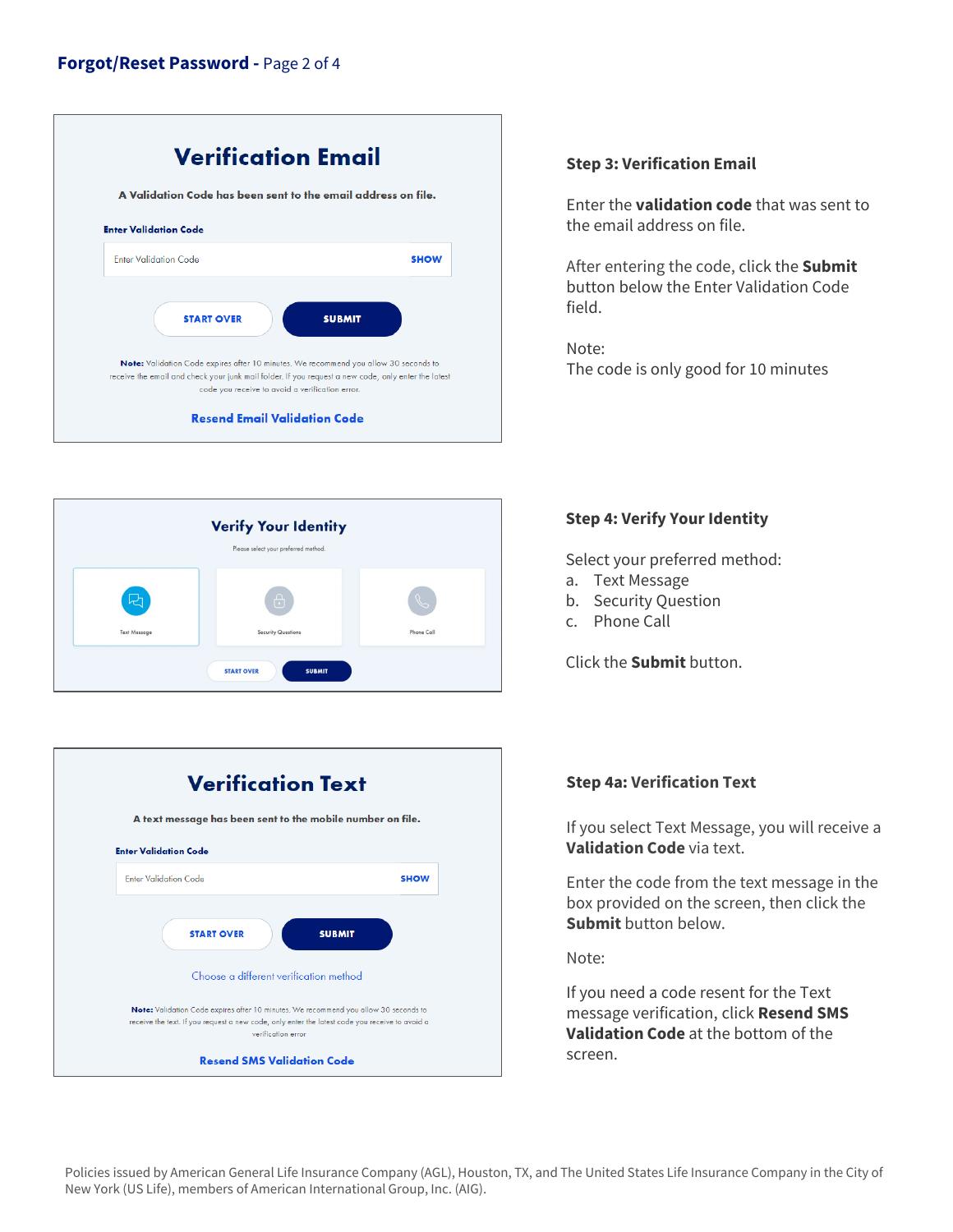## **Forgot/Reset Password -** Page 3 of 4

| Please provide an answer to the question below<br>Question<br>What is the name of a college you applied to but didn't attend? |             |
|-------------------------------------------------------------------------------------------------------------------------------|-------------|
|                                                                                                                               |             |
|                                                                                                                               |             |
| <b>Answer</b>                                                                                                                 |             |
| Answer                                                                                                                        | <b>SHOW</b> |
| <b>START OVER</b><br><b>SUBMIT</b>                                                                                            |             |

#### **Step 4b: Security Question**

If you select Security Questions, one of your previously chosen questions will be displayed on the screen.

 screen, then click the **Submit** button below. Enter the **Answer** in the box provided on the





### **Step 4c: Verification Phone Call**

 phone call at the number we have on file. If you select Phone Call, you will receive a

 screen into the phone pad when prompted. Enter the **Validation Code** displayed on the

Note:

 If you wish to select a different verification link at the bottom of the screen. option, click the **Start Over** button or **Choose a different verification method** 

#### **Step 5: Reset Password**

Enter your **New Password**.

Enter your **New Password** a second time to confirm.

Click the **Save** button below.

 Policies issued by American General Life Insurance Company (AGL), Houston, TX, and The United States Life Insurance Company in the City of New York (US Life), members of American International Group, Inc. (AIG).